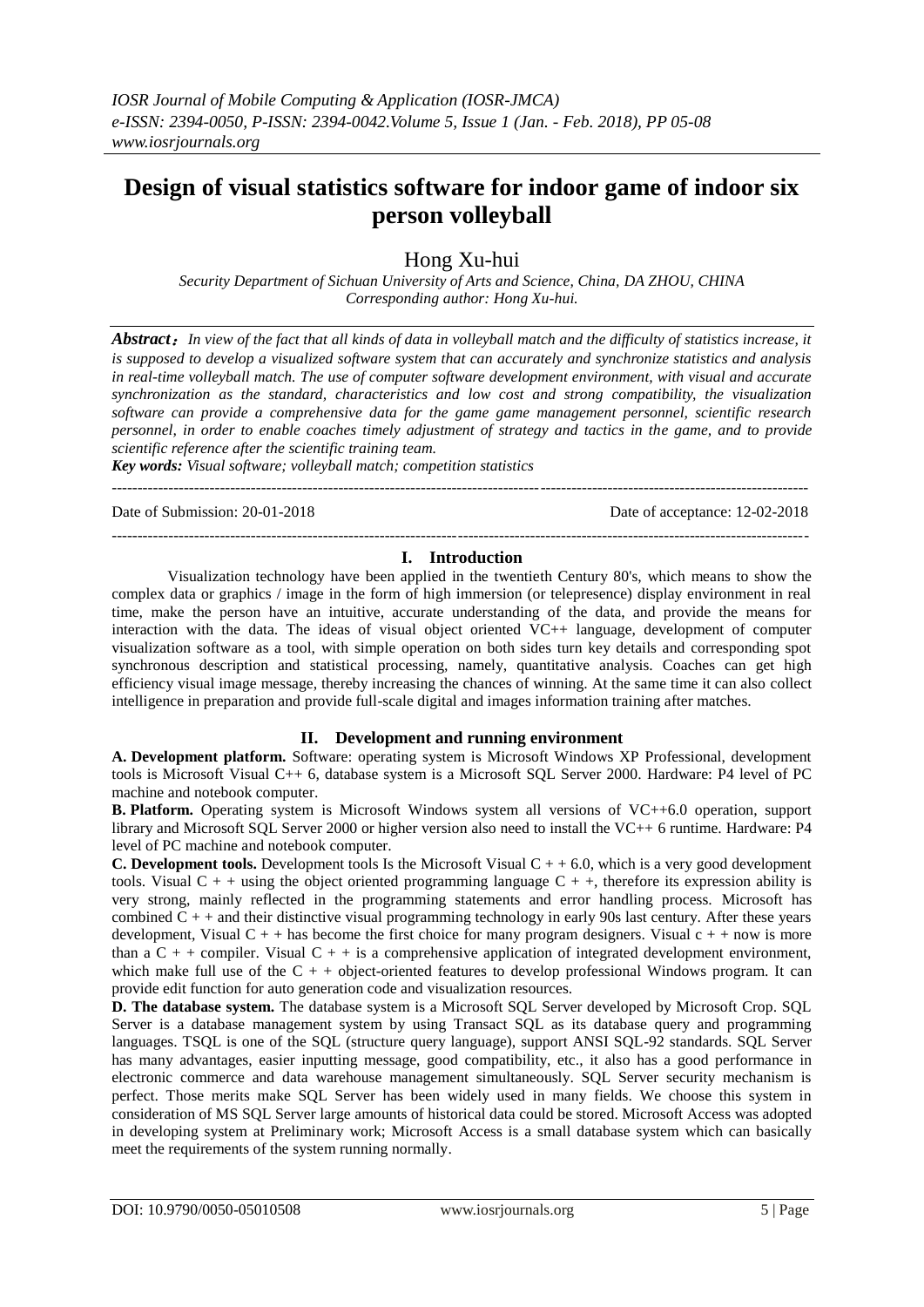# **III. System Design**

**A. System structure.** This system is used for collecting vary data in match, statistics will be displayed in form of visually data graphic on the screen, the coaches and athletes will learn accurately what happens in a constantly changing environment simultaneously, which help the coaches and athletes made a correct and scientific decision on-site. It is called "To know the enemy and know yourself ,and you can fight a hundred battles with no danger of defeat." According to the actual requirement in practice, this system consists of the following four relatively independent function modules: Data visualization acquisition module; The classification display module; Statistics present module; Data caching module. The links between modules as shown in figure 1. It can be seen from the graph, there is no direct link between the first three function modules, and they are all sharing data through the data cache center. The advantage of this system is that there is no interference between modules, the modules are running well. Data cache is the bridge among various modules, which store the figures; some of the data will be permanently stored in the database. These data will contribute to future decisions making.

Visualization data acquisition

Visualization data acquisition module mainly contains the following sub-modules:

The court simulation modules: to display data acquisition of the playing court. Users can click the left mouse button in the "court " to represent drop point of the ball, through operate the keyboard stand for the types of hitting style, including passers, setters, attacks, etc. Every click or type on the keyboard information will be stored in the data cache, where collected data further process and analysis were made.

The team member name list module: to show the team's players information .Arrange the player to proper position in simulation "court" by dragging players in "rectangle" court. The starting lineup can be determined and substitution (include libero defensive player).

Score chain module: to show the score chain. Scores in the chain of different background colors represent the different means of scoring, including serving, attach, offensive tactics, blocking, fails, and so on.

The controls module: to coordinate the above three sub-module's. Control module can be used in tracking the course of the game, such as score, substitution and so on, which completely synchronizes with real match.

Classification data display

Classification data display module is composed of five similar functional sub-modules; they are used to record and display the serve point, attach and defense process, the counter-attack of setter and the passing pattern of the toss respectively. To achieve the above five modules are relatively simple, which obtain synchronal real match data from the data cache center, and show this digital information on the screen.

#### Statistics show

Statistics show function is simple, which obtain synchronal real match data from the data cache center, and show this digital information on the screen.

## Data cache center

Data cache is center the core part of the whole system. It's the data transfer center and data processing station. The information collected from mouse clicking and keyboard inputting, it is necessary to combine the real match and synchronization data, moreover, all data should be preprocessed so that the system can generate and display related statistics data, which are strictly synchronized with real match.



**B. Statistical and analysis.** Some of the statistics and analysis work in this system were shown synchronized with real match, some of the statistics depended on data query function. In this system, statistics and analysis function include following parts: Figures: the sets of the match, serve point, attach and defense process, the counter-attack of setter and the passing pattern of the toss. Description words: attack situation in each position, scores, the passers quality and defensive situation of the players/team, scores and lose of the players/team, and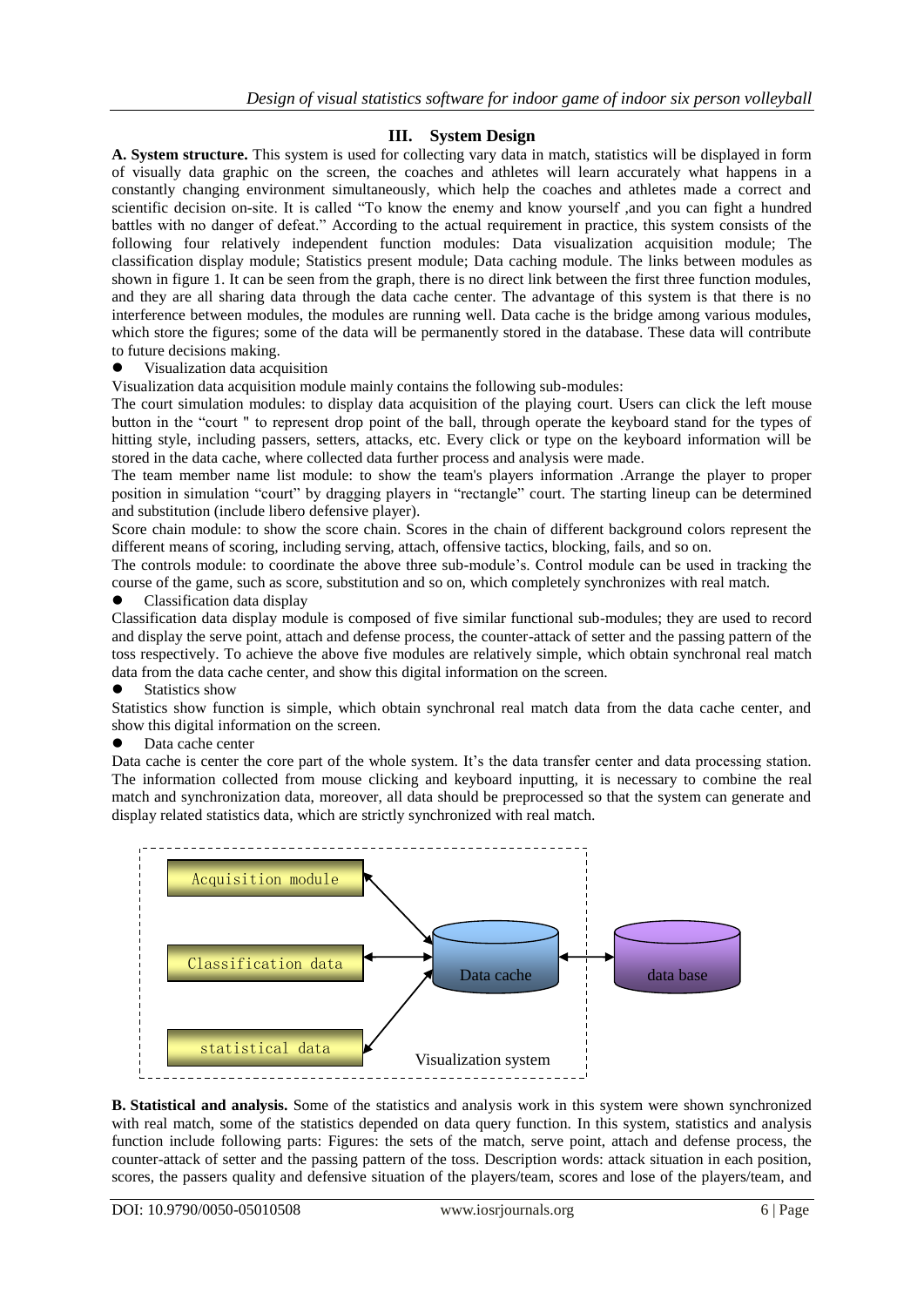the situation of the Libero defensive player. Here is a brief introduction of some statistics, analysis rules for reference:

 Serve point: a serial number were adopted to record the certain ball hit sequence in current record, The serial number starting from 1, recorded each hit of the ball, from serving ball to fallen on the ground. It's obviously that the Numbers 2's Serve point in each set must be the Serve point as well as the position of passer.

 Passer's accuracy. When selecting the passer's location, you just need to press the space key to record this information on condition that the passer is in designated spot, otherwise, don't do any operation. If you found that the record of each hit is complete, and then you can start to do the corresponding statistics mission.

 The toss lines. Similar to the Passer's position method, the difference lies in press "S" key to record tosses'' pass route after choosing position. When we found the S marker in analyzing work, the wire links between the position of this hit to next hit is the tosses' pass route.

 Attacks statistics: We need to press "F "in every attack as well as mark the position (except no offence or handling the ball, because it's not attack from technical point view), when we analyzing the collected data, the attack times should increase with the increase F mark(decided by the fall point system).

All of the rules above can be traced the ball hit players.

**C. Query.** More information synchronously shows up in the match, so the query function primarily provide technical statistics, including serve, pass route , attack route, blocking, defensive lifting, Libero defensive player, passer's and defensive circumstances, scores and lose, continuously scores or loses, tactics, every scored information of the team. Unlike statistics and analysis, we need use query function which extracts information from the database to analyze the result rather than synchronized operating process.

**D. Database design.** According to the characteristics of the volleyball match, coaches must focus on analyzing the various comprehensive elements in attacks and defensive rhythm, learning more information on-site, with the simplicity input mode program. Thereby we can establish various statistics databases with the help of visualization statistic analysis software. Every score gains through attacks and defensive in volleyball match, each set is in a particular condition. Statistics data collected on such platform are more scientific. After full understanding of the offensive information, coaches can select critical details in attack and defensive rhythm depend on the different situation on-site. Such as every players serve point, toss route in each set, first attack, counter-attack, the route and fall point of the ball during the first attack and counter-attack, and display the fall point details in the form of visual image as the main content. By using convenience query function, we can compare both sides scores in a certain set, Chain, score future, the players attack statistics, passers' statistics, defensive statistics, strategy and block statistics, etc. Data used in this system mainly include: team information competition information, detailed record of the match, scoring record, etc. Their structure is as follows:

- The team information: id, name, coaches, team leader, athletes arrangement(one-setter or two setters)
- Match Information: sequence number, abstract, team 1 and team 2, winner, scores in each game, and date.
- Detailed record of the match: serial number, sets , ball touch sequence of the team and players , the team's current score , the ball fall point information.
- Score record: the serial number, sets, scores, scores (team and players), score method.

These graphs associated with each other through some shared information.

E. **The mode of operation.** The main operating mode is using mouse click operating area in match scene on the screen, volleyball match simulation scene include: site, players of both sides (players and substitutes), Pause, substitution, exchanged field and other elements concerned, so that the operator can possibly complete all operation through click the mouse. For convenience operation, the starting lineup is arranged by drag one of the player in the list to the specify position on simulation court. Substitutions (include Liborio) are arranged in the same way. The merits of such mode are that the computer technology requirements of the operator are relatively low. This operating mode can avoid many inconveniences of keyboard operation; it's suitable for all level coaches, and the software is easy to popularize.

## **IV. Summary**

To use  $VC + +$  program a volleyball visualization statistic analysis software is practicably and scientifically, it has excellence features in correspondence situation of the both sides in each sets, strengthen the automatically visible of statistical data, enhance the arrangement tactical more scientifically, etc. With powerful functions, sharper images, the visualization software's statistical data become more intuitive and instructive.

Software programmed by the  $VC + +$  programming tools is simple, inexpensive, intuitive and fast response, etc. It can create related volleyball game statistics software, which help coaches and athletes have a comprehensive ,synchronize and intuitive understanding of both sides, such as compare of attack and defense details. Coaches and athletes could correlate past experiences so as to adopt suitable tactics in different situation. It can enhance the scores opportunities in tail wind situation, and ensure score much higher, and vice versa. That is called to win through foster strengths and circumvents weaknesses.